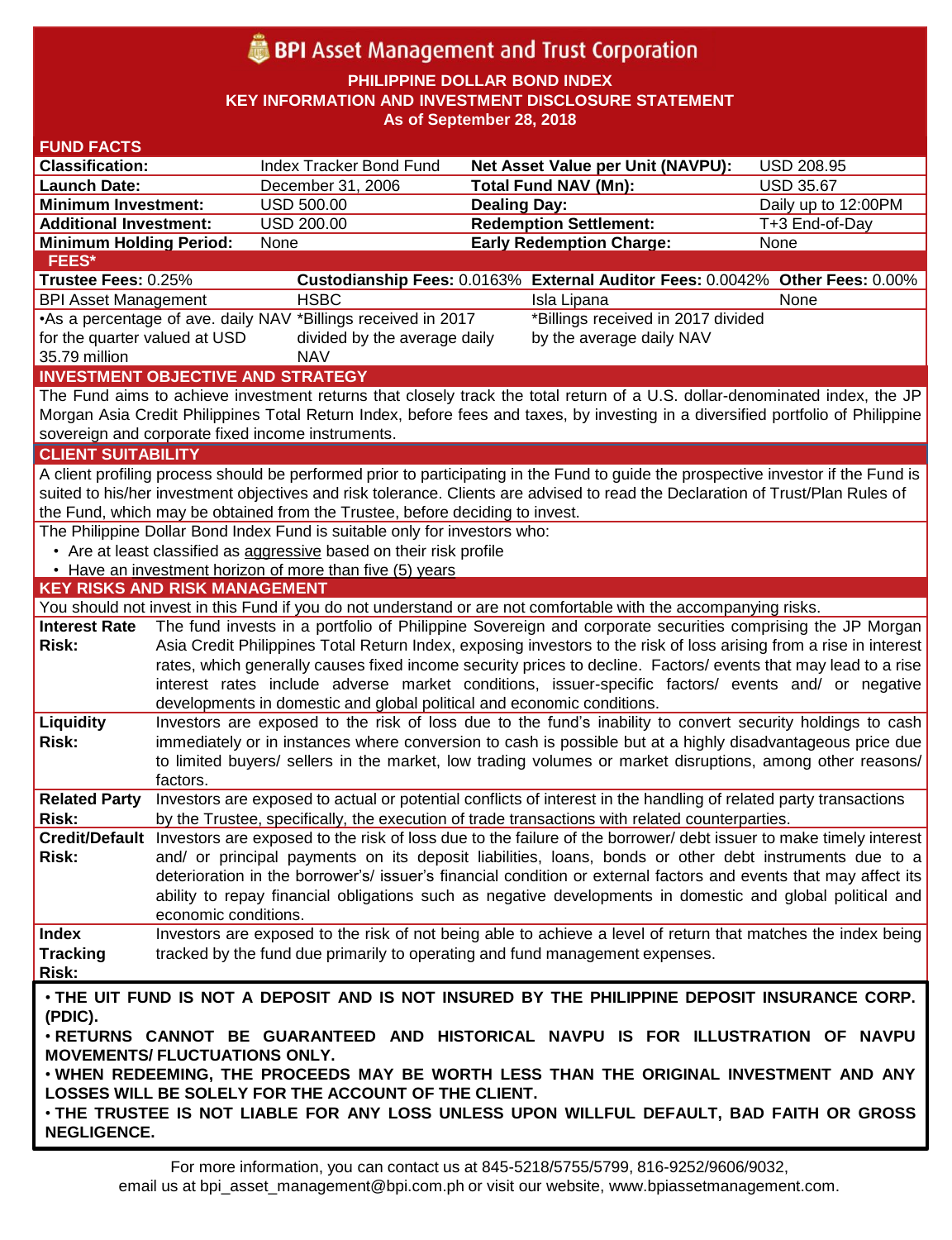#### **FUND PERFORMANCE AND STATISTICS AS OF SEPTEMBER 28, 2018**

(Purely for reference purposes and is not a guarantee of future results)



**Fund -0.02 1.83 0.16 -1.64 8.05 108.95 Benchmark** -0.01 1.96 0.29 -1.53 9.55 118.72

\*Benchmark is the JP Morgan Asia Credit Philippines Total Return

**Fund -1.64 -0.95 2.61 3.39 4.49 6.47 Benchmark** -1.53 -0.76 3.09 3.88 4.99 6.89

**Fund -1.91 5.85 2.96 3.41 10.75 -5.23 Benchmark** -1.90 6.36 3.53 3.97 11.47 -5.10

**1 mo 3 mo 6 mo 1YR 3YRS S.I.<sup>2</sup>**

**1YR 2YRS 3YRS 4YRS 5YRS S.I.**

**YTD 2017 2016 2015 2014 2013**

| <b>NAVPU over the past 12 months</b> |        |
|--------------------------------------|--------|
| Highest                              | 213.95 |
| Lowest                               | 204.24 |
| <b>STATISTICS</b>                    |        |
| <b>Weighted Ave Duration (Yrs)</b>   | 7.12   |
| Volatility, Past 1 Year (%) 3        | 2.31   |
| Port. Weighted Yield to Maturity (%) | 4.22   |
| <b>Current Number of Holdings</b>    | 49     |
| Tracking Error $(3-Yr)^4$ (%)        | በ 36   |

<sup>1</sup>Returns are net of fees.

<sup>2</sup>Since Inception

<sup>3</sup>Measures the degree to which the Fund fluctuates vis-à-vis its average return over a period of time.

<sup>4</sup>Measure of deviation between the Fund's return and benchmark returns. A lower number means the Fund's return is closely aligned with the benchmark. 5 Includes accrued income, investment securities purchased, accrued expenses, etc.

\*Declaration of Trust is available upon request through branch of account.

**TOP TEN HOLDINGS Name Maturity % of Fund** RoP Bonds 2/2/2030 8.65 RoP Bonds 3/16/2025 7.03 RoP Bonds 1/14/2031 6.85 RoP Bonds 2/2/2042 5.75 RoP Bonds 1/20/2040 5.15 RoP Bonds 10/23/2034 5.02 RoP Bonds 2/1/2028 4.44 RoP Bonds 1/21/2024 3.61 RoP Bonds 1/15/2021 3.49 RoP Bonds 3/1/2041 3.32 **PORTFOLIO COMPOSITION Allocation % of Fund** Government 64.82 Corporates 32.60 Cash 0.42 Time deposits and money market 1.26 Other receivables – net of liabilities<sup>5</sup>  $0.90$ **Maturity Profile** Cash and Less than 1 Year 2.58 Between 1 and 3 Years 15.04 Between 3 and 5 Years 15.48 Between 5 and 7 Years 20.31 Between 7 and 10 Years 6.46 More than 10 Years 40.12

### **RELATED PARTY TRANSACTIONS\***

**CUMULATIVE PERFORMANCE (%) <sup>1</sup>**

Index

**ANNUALIZED PERFORMANCE (%) <sup>1</sup>**

**CALENDAR YEAR PERFORMANCE (%) <sup>1</sup>**

The Fund has investments and trade transactions with BPI Asset Management and Trust Corporation (BPI AMTC):

Ayala Corporation - USD 0.68 million; Bank of the Philippine Islands - USD 0.45 million

Investments in the said outlets were approved by the BPI AMTC's Board of Directors. Likewise, all related party transactions are conducted on an arm's length and best execution basis and within established limits.

\* Related party in accordance with BPI AMTC's internal policy.